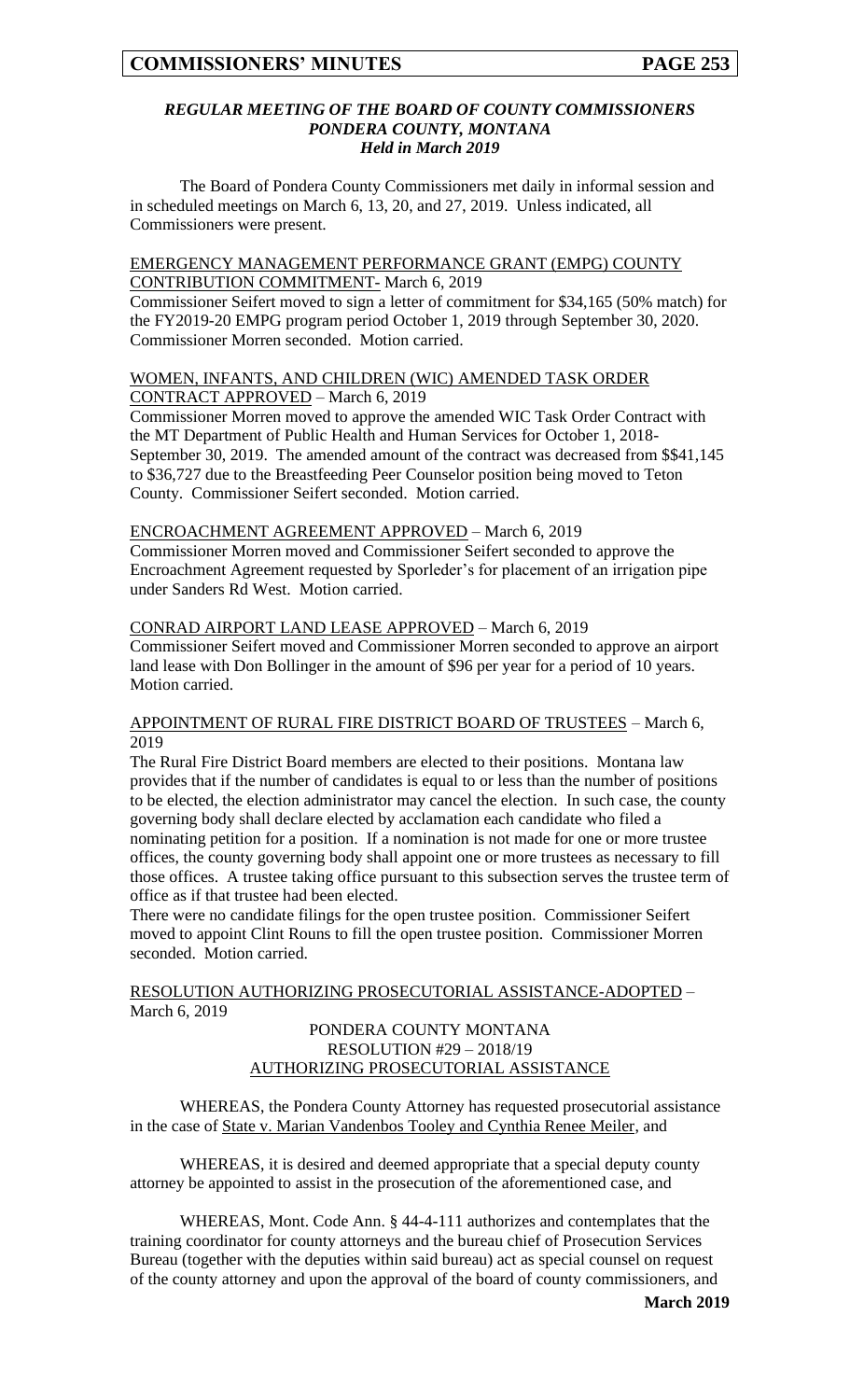WHEREAS, Mont. Code Ann. § 2-15-501(6) authorizes the Attorney General to provide assistance to county attorneys in the discharge of his or her duties.

#### IT IS HEREBY RESOLVED:

That the attorneys assigned to the Prosecution Services Bureau of the Department of Justice are hereby appointed as special deputy county attorneys for Pondera County for the purpose of assisting in the prosecution of the aforementioned case and that any of said deputies can fulfill the functions set out in Mont. Code Ann. § 44-4

#### IT IS FURTHER RESOLVED:

That under the terms of this agreement, no fee will be charged for attorney time provided by the Bureau based upon the fact that pursuant to the internal operational policies adopted by the Attorney General September 1, 1999, assistance in such cases is provided without an hourly fee. Witness fees and expenses, jury costs, and other normal costs associated with trial will be the County's responsibility as with all other prosecutions.

Adopted this 6th day of March, 2019 as moved by Commissioner Seifert, seconded by Commissioner Morren, and passed on a 3-0 vote of the full board. Effective on passage and approval.

BOARD OF COMMISSIONERS Pondera County, Montana

\_*/s/ Thomas A Kuka*\_\_\_\_\_\_\_\_\_\_\_\_\_ \_\_*/s/ Dale J Seifert*\_\_\_\_\_\_\_\_\_\_\_ Thomas A Kuka, Chair

\_*/s/ Kody L Farkell*\_\_\_\_\_\_\_\_\_\_\_\_\_ Kody L Farkell, Clerk and Recorder

ATTEST:  $\frac{1}{s}$  *\_/s/ Jim Morren\_* Jim Morren, Member

## RESOLUTION CANCELLATION OF OUTSTANDING WARRANTS-ADOPTED – March 13, 2019

#### PONDERA COUNTY MONTANA RESOLUTION #30 – 2018/19 CANCELLATION OF OUTSTANDING WARRANTS

WHEREAS Section 7-6-2607, Montana Code Annotated, directs the Board of County Commissioners to examine the county warrants and cancel all county warrants that have remained uncalled for one (1) year or more; and

WHEREAS upon examination of the warrants paid from the Pondera County Petty Cash account maintained by the Pondera County Clerk and Recorder and the outstanding warrant register for claims and payroll warrants issued by Pondera County, there appears to be outstanding for more than one (1) year, the following warrants:

|                     |             | PETTY CASH FUND    |         |                 |              |
|---------------------|-------------|--------------------|---------|-----------------|--------------|
| Check No.           | Date Issued |                    | Amount  |                 | Payable To   |
| None                |             |                    |         |                 |              |
|                     |             | <b>CLAIMS FUND</b> |         |                 |              |
| Warrant No.         | Claim No.   | Date Issued        | Amount  |                 | Payable To   |
| 60927               | 72737       | 6/12/2014          | \$11.92 |                 | Janis Lundby |
| 62136               | 74181       | 4/10/2015          | \$11.00 | Jonathan Kujava |              |
|                     |             | PAYROLL FUND       |         |                 |              |
| Warrant No.<br>None | Date Issued |                    | Amount  |                 | Payable To   |

THEREFORE, BE IT RESOLVED by the Board of County Commissioners of Pondera County that the above warrants are hereby canceled; and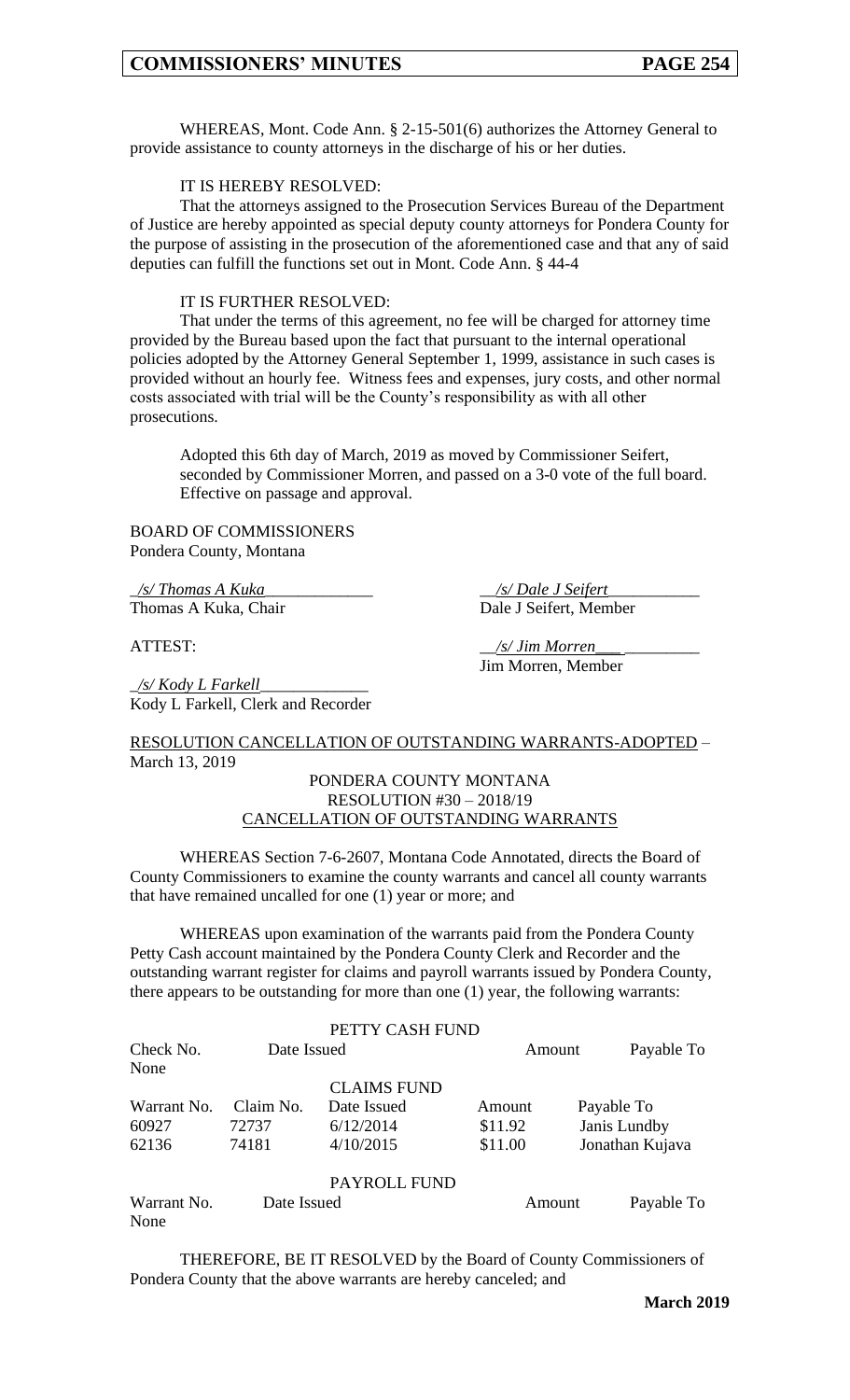BE IT FURTHER RESOLVED that, pursuant to Section 7-6-2607(3), MCA, the Clerk and Recorder of Pondera County is directed to enter the cancellation of the abovereferenced warrants and the date of said cancellation on the records of the Petty Cash account and Claims and Payroll Warrant Register, and, further, this resolution shall constitute the list of canceled warrants to be entered on the minutes of the Board.

Adopted this 13th day of March, 2019 as moved by Commissioner Seifert, seconded by Commissioner Kuka and passed on a 2-0 vote of the board. Effective on passage and approval.

BOARD OF COMMISSIONERS Pondera County, Montana

Kody L Farkell, Clerk and Recorder

\_*/s/ Thomas A Kuka*\_\_\_\_\_\_\_\_\_\_\_\_\_ \_\_*/s/ Dale J Seifert*\_\_\_\_\_\_\_\_\_\_\_ Thomas A Kuka, Chair Dale J Seifert, Member

\_*/s/ Kody L Farkell*\_\_\_\_\_\_\_\_\_\_\_\_\_

ATTEST: \_\_Absent *\_\_\_* \_\_\_\_\_\_\_\_\_

Jim Morren, Member

FEBRUARY COMMISSION MINUTES-APPROVED – March 13, 2019 Commissioner Seifert moved and Commissioner Kuka seconded to approve the February 2019 Minutes of the Commission. Motion carried. Commissioner Morren was absent.

EXPENDITURES IN EXCESS OF \$500-APPROVED – March 13, 2019 Commissioner Seifert moved to approve the purchase of a cabinet unit heater from Heartland Heating & Mechanical to be placed in the courtroom. Total cost of the unit is \$4,000, which will be paid from the Building Maintenance fund. Commissioner Seifert seconded. Motion carried.

Approval before purchase is necessary when the expenditure is in excess of \$500 Commissioner Morren was absent.

RESOLUTION APPROVING A LOAN FROM THE AERONAUTICS DIVISION OF THE DEPARTMENT OF TRANSPORTATION OF THE STATE OF MONTANA-ADOPTED – March 20, 2019

PONDERA COUNTY, MONTANA RESOLUTION #31 – 2018/19

A RESOLUTION ENTITLED; "A RESOLUTION OF THE COUNTY OF PONDERA, APPROVING A LOAN IN THE AMOUNT OF \$27,000, TOGETHER WITH INTEREST THEREON AT THE RATE OF 2.75% PER ANNUM ON THE UNPAID BALANCE OF THE PRINCIPAL UNTIL PAID, FROM THE AERONAUTICS DIVISION OF THE DEPARTMENT OF TRANSPORTION OF THE STATE OF MONTANA TO THE COUNTY OF PONDERA, FOR THE PURPOSE OF INSTALLING A SELF-SERVICE FUEL SYSTEM AT THE PONDERA COUNTY AIRPORT, LOCATED IN CONRAD, MONTANA, PROVIDING FOR THE REPAYMENT OF LOAN, AND THE TERMS THEREOF,"

WHEREAS, the County of Pondera, hereinafter known as "SPONSOR", has approval from the Aeronautics Division of the Department of Transportation of the State of Montana, hereafter know as "DIVISION", for a loan of State funds in the amount of \$27,000, together with interest thereon at the rate of 2.75% per annum of the unpaid balance of the principal until paid, for the purpose of Airport Improvements described above.

The DIVISION, has prescribed the terms and conditions under which loan is to be repaid, to wit: Said sum of \$27,000 together with interest thereon at the rate of 2.75% per annum on the unpaid balance of the principal until paid, must be repaid to the DIVISION, in annual installments in such payment amounts and in accordance with the schedule of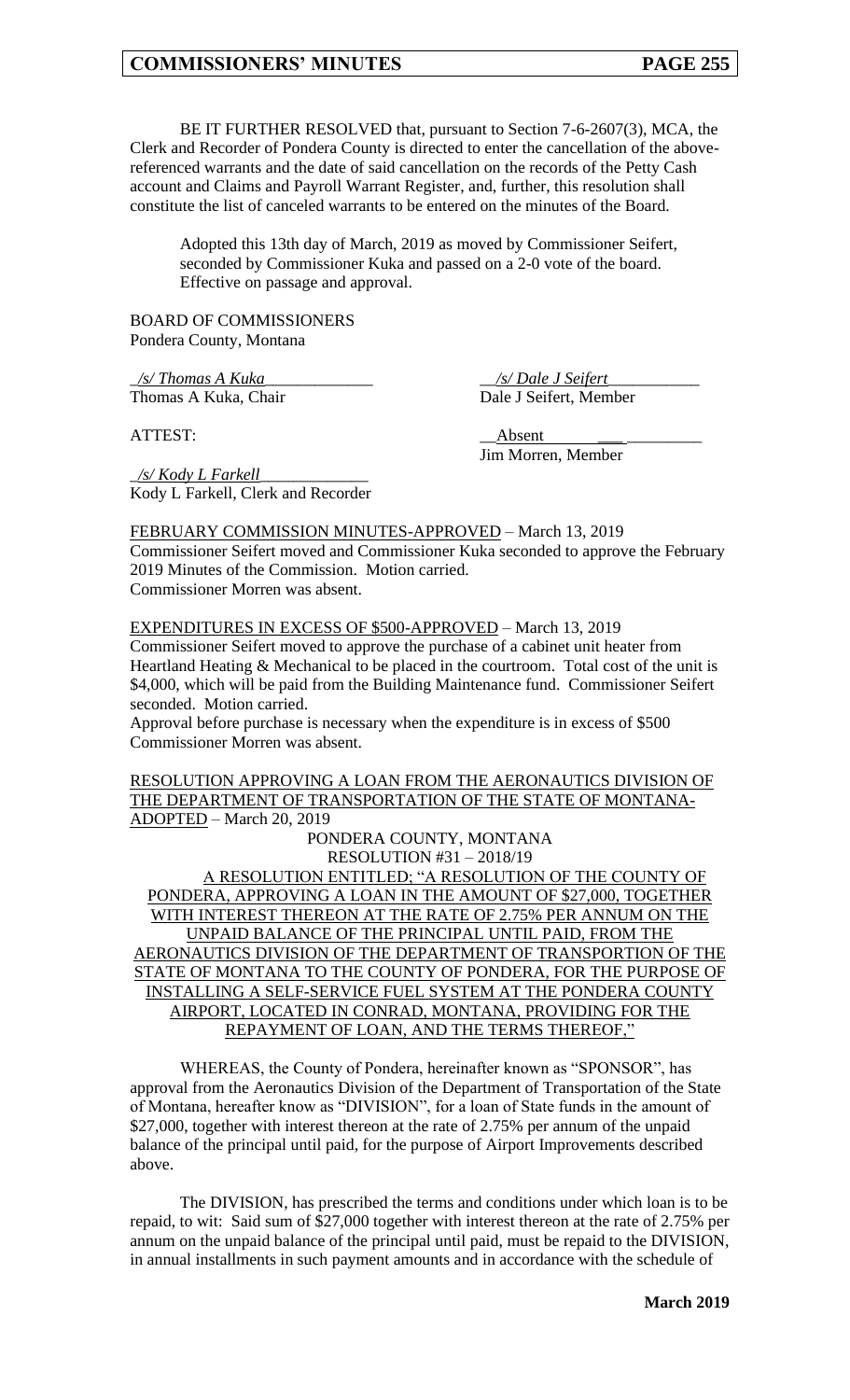repayments as set forth in the repayment schedule attached hereto and marked EXHIBIT  $``A"$ .

The SPONSOR accepts such DIVISION monies and agrees to expend same upon such terms and conditions as are prescribed by the DIVISION, and in accordance with the Airport Aid Application Part Four (Representations) and Section Three (Sponsor Assurances) and by this reference incorporated herein as though fully set forth.

NOW, THEREFORE, IT IS RESOLVED by the County of Pondera, known herein as the SPONSOR, as follows:

- 1. SPONSOR hereby agrees to receive and expend such loan totaling \$27,000 for the improvements of the Pondera County Airport, located in Conrad, Montana, in the manner and form applied for, and as approved by the DIVISION.
- 2. That in consideration of said loan, that SPONSOR hereby obligates itself during the period of time as set forth in EXHIBIT "A", to repay to the DIVISION, the loan of \$27,000, together with interest thereon at the rate of 2.75% per annum on the unpaid balance of the principal until paid, in annual installments in accordance with EXHIBIT "A". The first of said payments, in the amount as stated in EXHIBIT "A" will be made on or before the date set forth in EXHIBIT "A", in the full amount of the loan together with interest as aforesaid; and
- 3. The SPONSOR shall have the right of prepayment of the principal and interest of the loan, or any part thereof, without penalty, at any time. Any prepayment shall be applied first to interest then accrued at the time of payment and the balance of the payment shall be applied to the principal balance of the loan at the time of prepayment. Any prepayment of principal shall accordingly reduce the amount of interest to be paid on the loan. The prepayment shall not relieve the SPONSOR from making the next succeeding payment installment or installments when due until the total balance of the loan is paid in full.
- 4. SPONSOR, in consideration of said loan, does hereby obligate itself to include within its budget for the period of time during which loan is to be repaid, sufficient funds to pay and discharge loan together with interest thereon in the amount as stated in EXHIBIT "A".

Adopted this 20th day of March, 2019 as moved by Commissioner Seifert, seconded by Commissioner Morren, and passed on a 3-0 vote of the full board. Effective upon passage and approval.

BOARD OF COMMISSIONERS Pondera County, Montana

\_*/s/ Thomas A Kuka*\_\_\_\_\_\_\_\_\_\_\_\_\_ \_\_*/s/ Dale J Seifert*\_\_\_\_\_\_\_\_\_\_\_ Thomas A Kuka, Chair Dale J Seifert, Member

ATTEST: \_\_Absent *\_\_\_* \_\_\_\_\_\_\_\_\_ Jim Morren, Member

\_*/s/ Kody L Farkell*\_\_\_\_\_\_\_\_\_\_\_\_\_ Kody L Farkell, Clerk and Recorder

EXPENDITURES IN EXCESS OF \$500-APPROVED – March 20, 2019 Commissioner Seifert moved to approve the purchase of three printers/copies from Preferred Office Supply:

| Sharp MX3571                                  | <b>Health Department</b>        | \$7,827 |  |
|-----------------------------------------------|---------------------------------|---------|--|
| Sharp MX3071                                  | <b>Extension Department</b>     | \$6,067 |  |
| (w/added features)                            |                                 |         |  |
|                                               | Sharp MX3071 Sheriff Department | \$5,109 |  |
| Commissioner Morren seconded. Motion carried. |                                 |         |  |
|                                               |                                 |         |  |

Approval before purchase is necessary when the expenditure is in excess of \$500.

CLAIM FOR INDIGENT BURIAL APPROVED FOR PAYMENT – March 20, 2019 Commissioner Seifert moved to approve payment of \$750 for burial of an indigent resident of the county. Commissioner Morren seconded. Motion carried.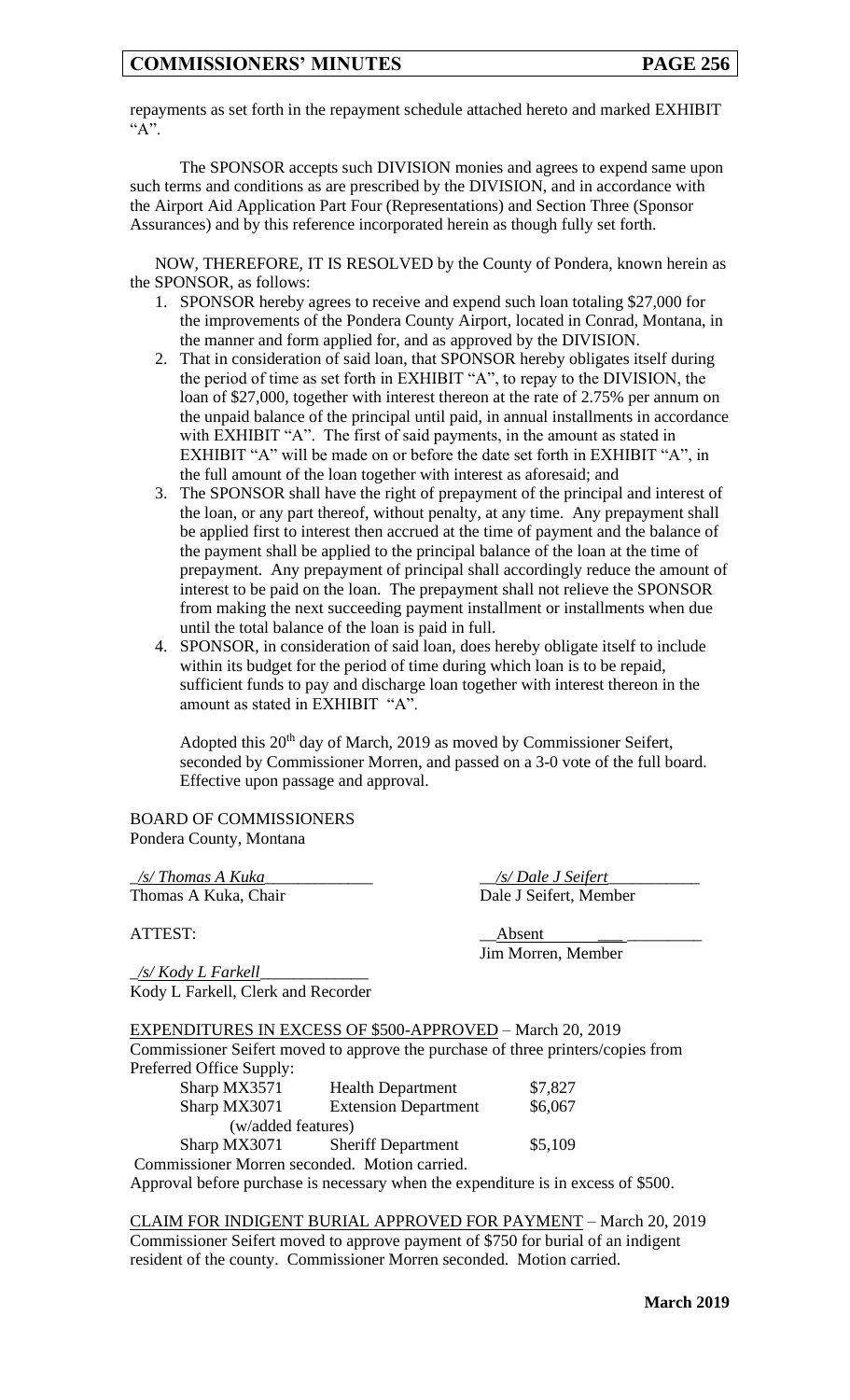#### RESOLUTION COMBINING OIL & GAS ACCELERATED TAX FUND INTO GENERAL CAPITAL IMPROVEMENT FUND-ADOPTED – March 27, 2019 PONDERA COUNTY, MONTANA RESOLUTION #32 – 2018/19 COMBINING OIL & GAS ACCELERATED TAX FUND INTO COUNTY CAPITAL IMPROVEMENT FUND

WHEREAS certain expenditures of the Oil & Gas Accelerated Tax Fund have been completed; and

WHEREAS Montana Code Annotated MCA 15-36-325 was repealed in 1999 and, as a result, no revenues have been received since that time; and

WHEREAS the remaining funds will be moved into the County General Capital Improvement Fund, and

WHEREAS the Board of County Commissioners has determined that it is in the best interests of the County and its citizens to combine the Oil & Gas Accelerated Tax Fund into the General Capital Improvement fund.

NOW, THEREFORE, BE IT RESOLVED by the Pondera County Board of Commissioners that, effective March 27, 2019, the Oil & Gas Accelerated Tax Fund will be combined into the General Capital Improvement Fund.

Adopted this 27<sup>th</sup> day of March, 2019 as moved by Commissioner Seifert, seconded by Commissioner Morren, and passed on a 3-0 vote of the board. Effective on passage and approval.

BOARD OF COMMISSIONERS Pondera County, Montana

\_*/s/ Thomas A Kuka*\_\_\_\_\_\_\_\_\_\_\_\_\_ \_\_*/s/ Dale J Seifert*\_\_\_\_\_\_\_\_\_\_\_ Thomas A Kuka, Chair Dale J Seifert, Member

\_*/s/ Kody L Farkell*\_\_\_\_\_\_\_\_\_\_\_\_\_ Kody L Farkell, Clerk and Recorder

ATTEST: \_\_Absent *\_\_\_* \_\_\_\_\_\_\_\_\_ Jim Morren, Member

RESOLUTION AUTHORIZING BUDGET AMENDMENTS TO PONDERA COUNTY BUDGET-ADOPTED – March 27, 2019 PONDERA COUNTY MONTANA RESOLUTION #33 – 2018/19 AUTHORIZING BUDGET AMENDMENTS TO PONDERA COUNTY BUDGET

WHEREAS the Montana Code Annotated, Section 7-6-4006(4), grants the Board of County Commissioners the power and authority to amend the budget during the fiscal year by conducting public hearings at regularly scheduled meetings; and

WHEREAS Pondera County Commissioners approved the appropriations budget for the Pondera County during its regular budget approval process and errors in revenues and expenditures budget have been identified; and

NOW, THEREFORE, BE IT RESOLVED by the Board of County Commissioners of Pondera County that the budget be corrected as follows:

| Revenue             | Description          | <b>Prior Amount</b> | New Amount |
|---------------------|----------------------|---------------------|------------|
| 2971-331141         | <b>Grant Revenue</b> | \$60,161            | \$55,743   |
| Expenditure         | Description          | <b>Prior Amount</b> | New Amount |
| 2971-401-440171-140 | <b>Benefits</b>      | \$5,508             | \$3,200    |

**March 2019**